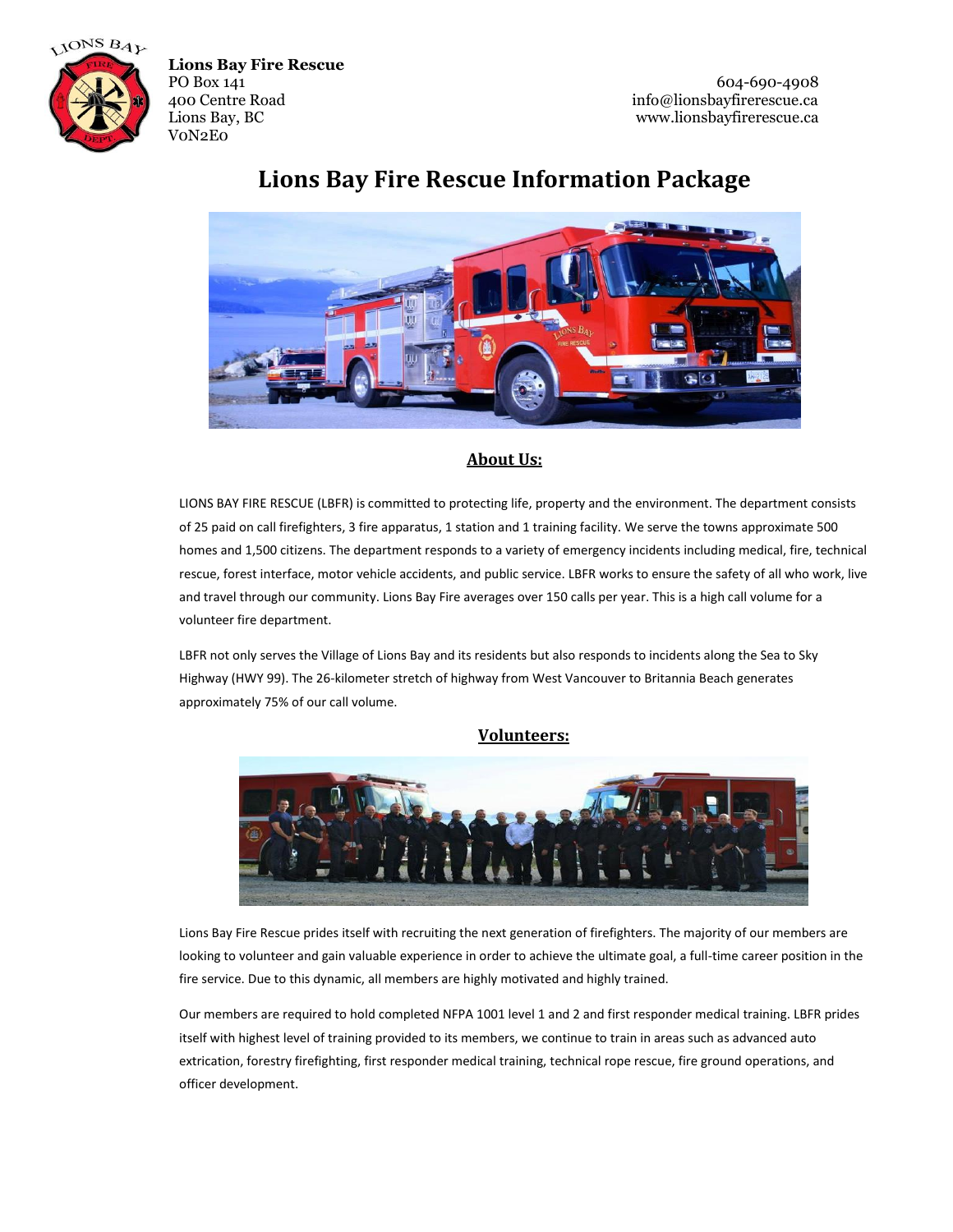



PO Box 141 604-690-4908<br>400 Centre Road for the state of the state of the state of the state of the state of the state of the state of the state of the state of the state of the state of the state of the state of the state info@lionsbayfirerescue.ca Lions Bay, BC www.lionsbayfirerescue.ca

### **Apparatus:**



Lions Bay Fire Rescue operates with three fire apparatus. Two engines and one support/rapid response truck.

- **Engine 61** (right) was custom built by Hub Fire Engines in 2009. This Spartan Gladiator rescue engine was put into service in late 2009. It is used as the primary "village" truck responding as the first engine to structure fires, as well responds to all medical emergencies.
- **Engine 62** (middle) was purchased in 2011 from the District of Elmont in Long Island, New York. After maintenance, out-fitting and a new coat of paint, the apparatus was put into service in early 2012. Engine 62 serves as our primary response truck to motor vehicle accidents along HWY 99. It houses rescue equipment such as the Holmatro cutters, spreaders and rams, better known as the "Jaws of Life".
- **Engine 63** (left) has been in LBFRs fleet since 1997. Previous designated Engine 62 and initial rapid response command vehicle, this apparatus now serves as reserve equipment transport vehicle. Due to its small size it can navigate through the small streets and access roads in Lions Bay. Today, its primary role is to deliver the wildland trailer during forest interface emergencies.
- Se[e http://lionsbayfirerescue.ca/apparatus/](http://lionsbayfirerescue.ca/apparatus/) for more information.



### **Fundraising and Charity Work:**

Lions Bay Fire Rescue (LBFR) relies on fundraising activities to maintain the level of service that is necessary to provide to the public. Although the Village of Lions Bay funds our department, the budget generated from the tax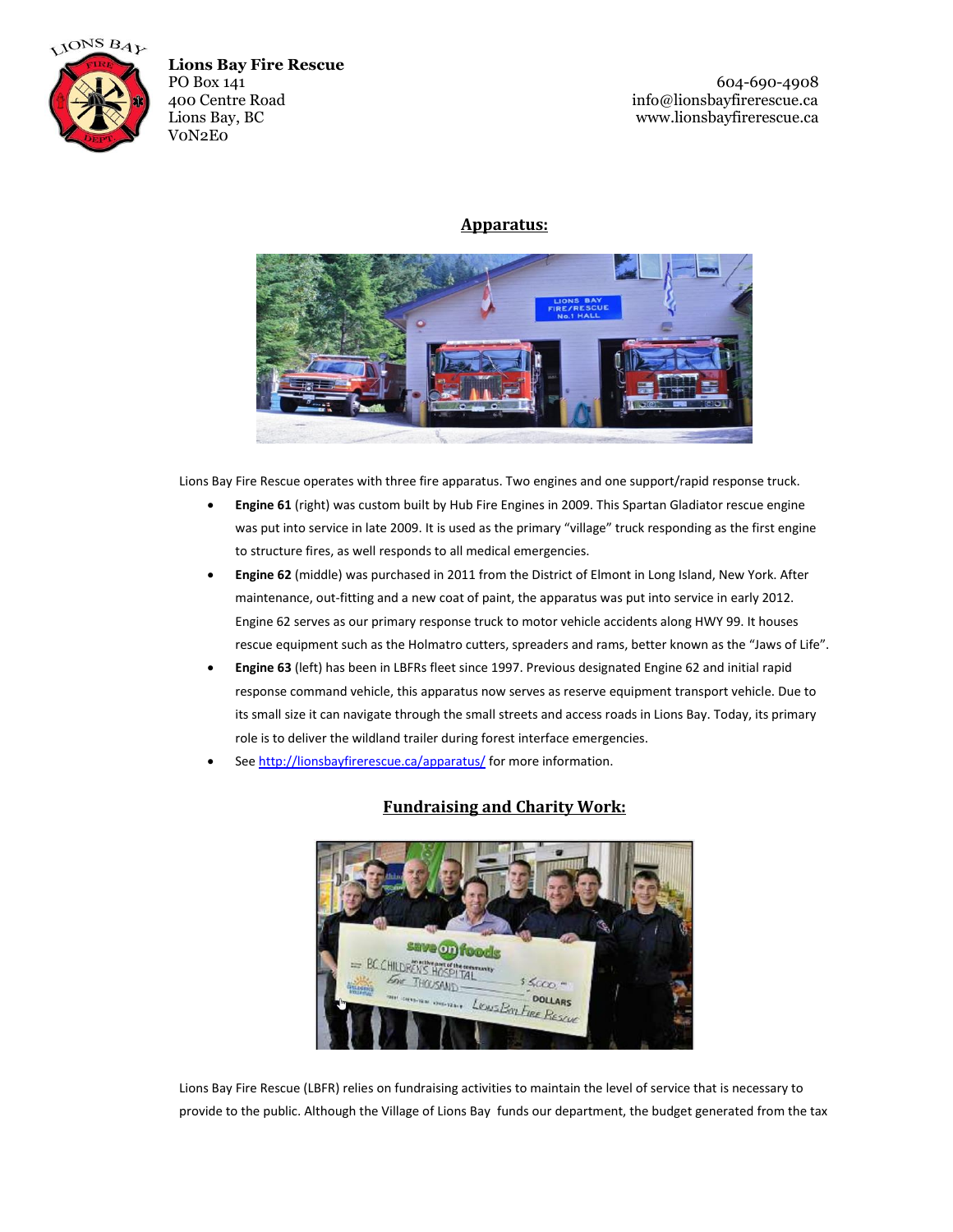

PO Box 141 604-690-4908 400 Centre Road info@lionsbayfirerescue.ca Lions Bay, BC www.lionsbayfirerescue.ca

base is not enough to support the requirements outlined in the NFPA (National Fire Prevention Association) standards.

Nearly all of our efforts are concentrated to one event held at the end of the summer every year, Firefighters' Day. Firefighters' day is a one-day celebration that takes place at the beginning of September of each year and is one of the best-attended festivities in the Village of Lions Bay.

Taking place at Lions Bay Beach we have live music, a silent auction, raffle prizes, our famous BBQ, adult beverage area, children's activities, an auto extrication demonstration and best of all an opportunity to meet the Lions Bay firefighters and have a great time.

Charity work is very important to Lions Bay Fire Rescue. Every year, we donate a large percentage of money from firefighter's day to BC Children's Hospital. Last year we donated \$5000 to the hospital.

### **How Call Response Works in Lions Bay:**

At the sound of the page, all available members will proceed to the fire hall immediately. When driving to the hall, all members will drive the posted speed limit, will obey all traffic signs, and respect other vehicles on the road. Once at the hall, the members will change into their personal protective clothing and mount the responding fire truck. We pride ourselves on being "Out the door" of the hall within 5 minutes of the pager sounding.

### **Recruitment / Requirements:**

### **What Lions Bay Fire can offer you:**

- Excellent training and experience in Fire ground Operations, Vehicle Rescue, Technical Rescue, Wildland firefighting, Medical, Hazmat, and other important aspects required from firefighters.
- Valuable skill sets and life skills.
- A state of the art training facility.
- A great feeling of giving back to the community.

### **What we need from you:**

### **Certification Requirements:**

- Successful completion of an approved Firefighter Training program resulting in a minimum of Firefighter Level 2 Certificate (NFPA1001)
- High School graduation.
- Physically fit for the position of Firefighter and medically fit according to the standards set in NFPA 1582.
- A valid Class 3 B.C. Driver's License with Air Brake endorsement.
- Safe and responsible driving behaviour as demonstrated on a current driver's abstract. More than 6 points in the last 3 years from the date of application will be reviewed on a case by case basis. Other aspects of your driving record will also be considered.
- First Responder License Level 3 OR Emergency Medical Responder (EMR) or greater
- No criminal convictions related to the job of Firefighter.